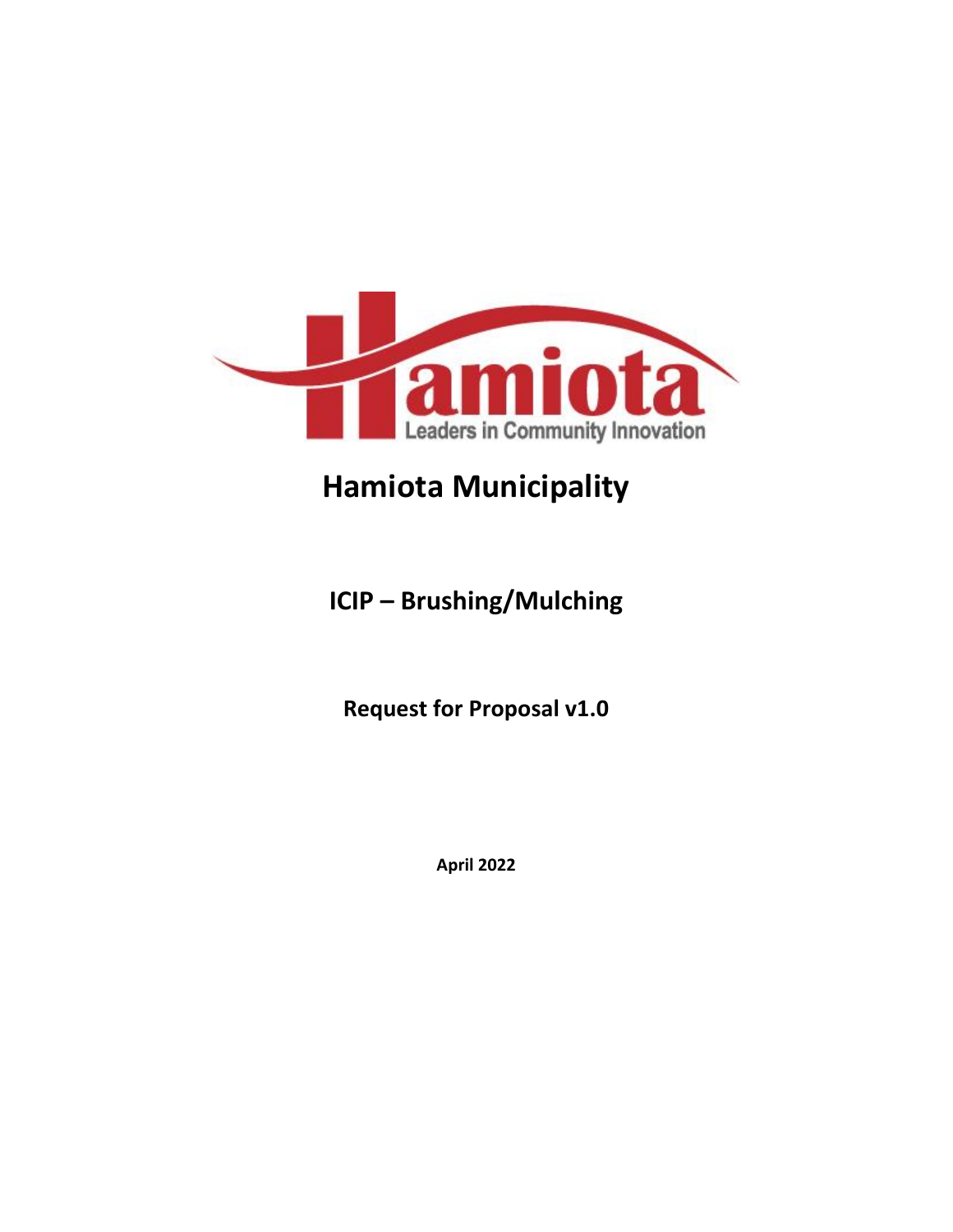## **Table of Contents**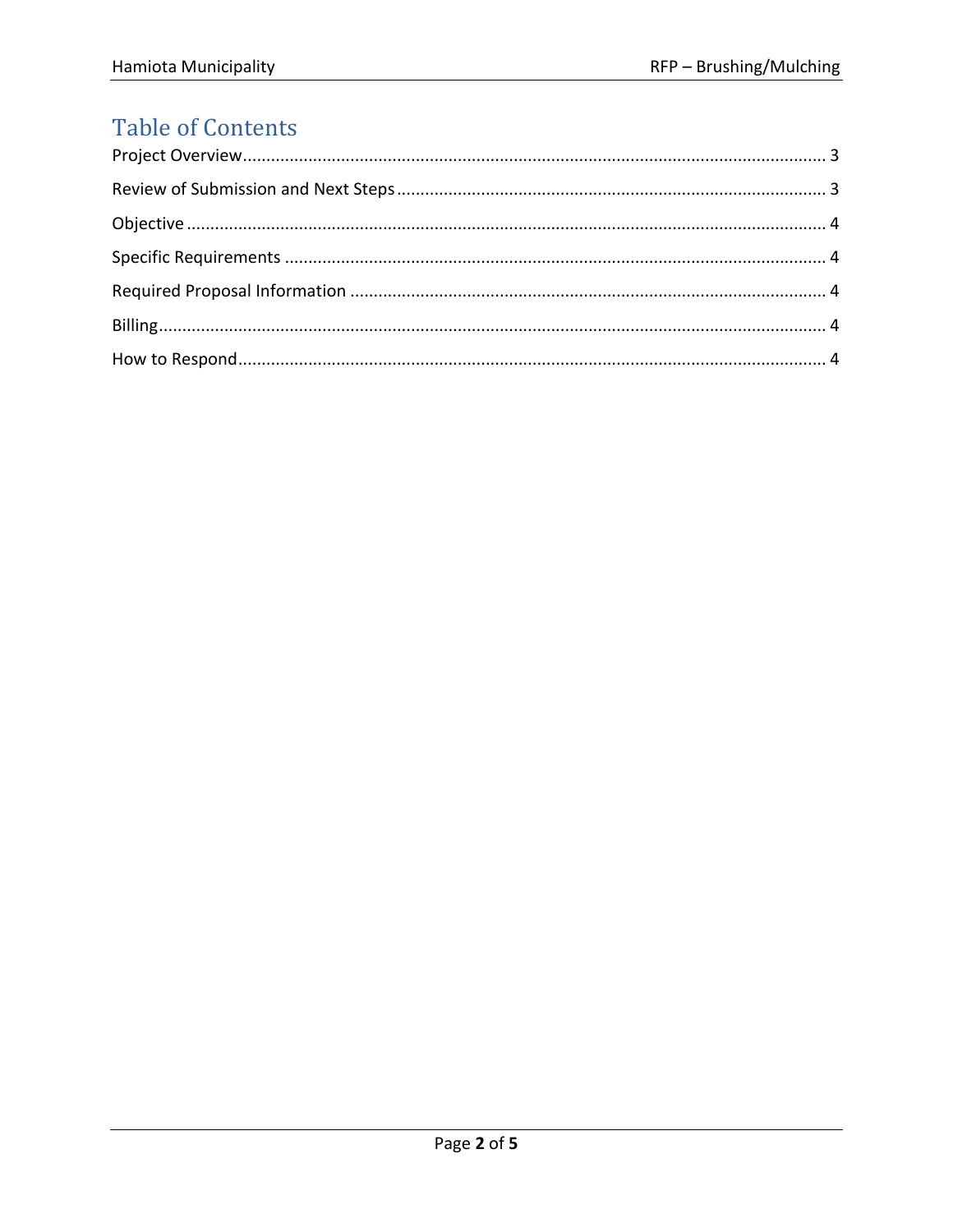## **Hamiota Municipality Tree Brushing & Mulching Request for Proposal**

#### <span id="page-2-0"></span>Project Overview

This Request for Proposal (RFP) is a request for proposals to complete Brushing/Mulching for the Hamiota Municipality to coincide with the current ICIP Road Rehabilitation Project that is underway.

Requested are submissions of quotes, including technical information and other relevant material. The bidder must be able to demonstrate that they have the resources to complete the project by **October 31, 2022**.

#### <span id="page-2-1"></span>Review of Submission and Next Steps

Hamiota Municipality will be solely responsible for the review of the responses to this RFP and the decision as to the appropriate next step. Hamiota Municipality and its agents will pay particular attention to the following considerations in reviewing the responses to this RFP and in any subsequent round of proposal review:

| <b>Criteria</b> | Weight | Methodology                                             |
|-----------------|--------|---------------------------------------------------------|
| Price           | 60%    | Price will be scored in 5% increments i.e.              |
|                 |        | 60%: lowest price                                       |
|                 |        | 55%: 2nd, etc.                                          |
| Availability    | 20%    | $20\%: 0 - 30$ days;                                    |
|                 |        | $15\%$ : 31 - 60 days;                                  |
|                 |        | $10\%$ : 60 - 90 days;                                  |
|                 |        | 0%: over 90 days.                                       |
|                 |        |                                                         |
| Finishing       | 10%    | Average score out of 10 from 3 random testers based on: |
|                 |        | - Thickness of Mulch Remains                            |
|                 |        | - Stumps to Ground Level                                |
|                 |        | - Size of the Mulch Remains                             |
| Quality         | 10%    | Score out of 10 based on:                               |
|                 |        | - Tidiness of Mulched Sites                             |
|                 |        | - Timeliness of Work Completed                          |

The result of the RFP response evaluation will depend on a number of factors, and could result in the issuing of one or more additional formal RFPs or the entering into of formal contracts with one or more proponents. Note that only respondents to this RFP will be eligible to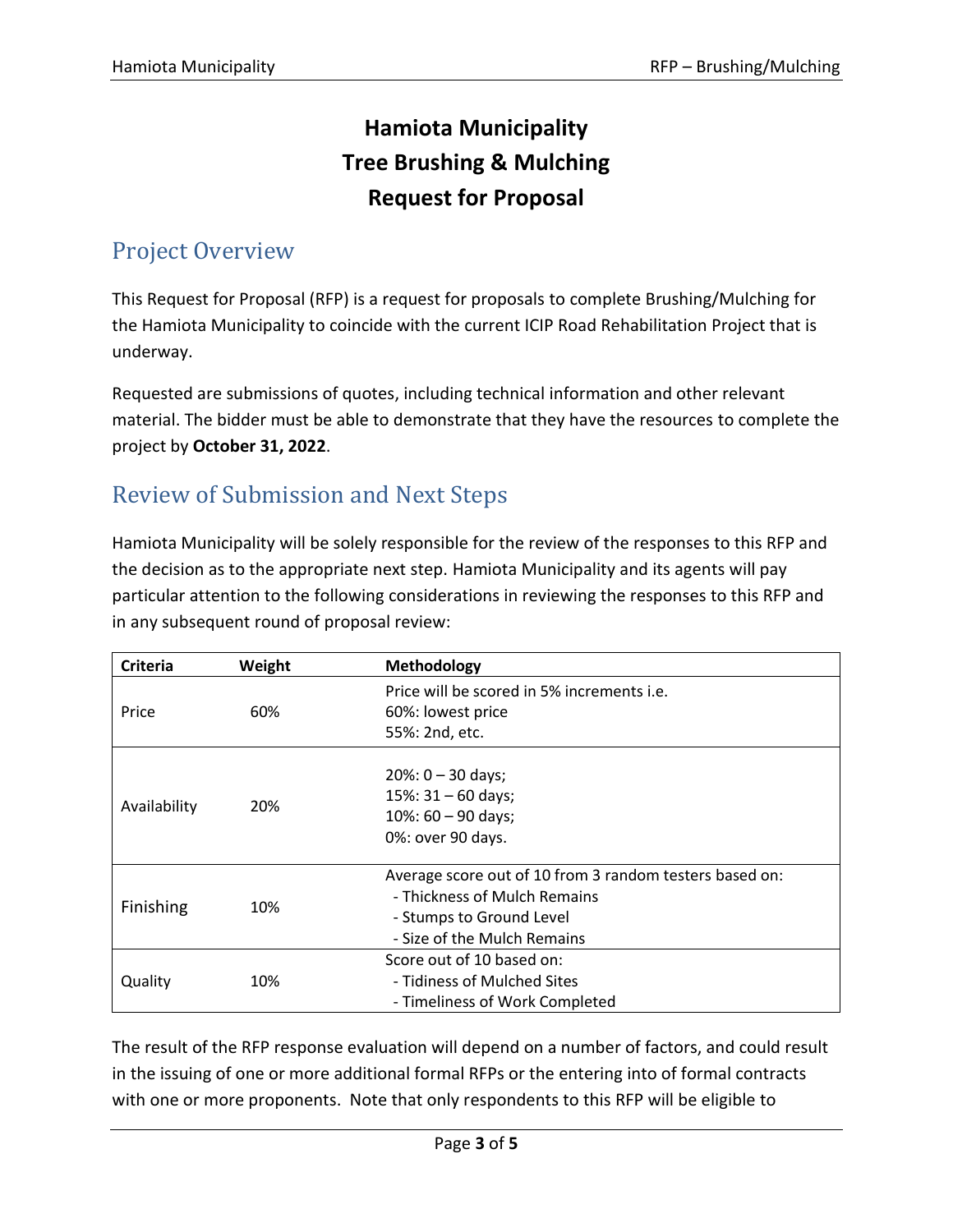respond to any subsequent RFP as a result of the evaluation of this RFP's responses. Hamiota Municipality and its partners also reserve the right to select and combine partial solutions from different vendor's submissions.

### <span id="page-3-0"></span>**Objective**

Hamiota Municipality is requesting competitive proposals from vendors to supply brushing & mulching at specified locations as marked on the map provided.

Hamiota Municipality requests an on-site demonstration to establish above noted scoring criteria.

#### <span id="page-3-1"></span>Specific Requirements

To include:

- Proof of COR Certification
- Proof of WCB Registration & a letter of good standing
- Proof of Liability Insurance no less than \$2,000,000.00 in the name of the Municipality

### <span id="page-3-2"></span>Required Proposal Information

- Vendor shall provide list of machinery to be used for the project (Minimum 275 HP, to include Drum Mulcher Head)
- Vendor shall provide maximum tree size that can be mulched (up to 18")
- Vendor shall provide list of past projects and experiences including references.
- Vendor shall include Environment policies, procedures, and practices to complete work.
- Vendor shall include availability of each component and proposed delivery timeline.

#### <span id="page-3-3"></span>Billing

The proponent is asked to provide a complete and final price including taxes in Canadian dollars.

#### <span id="page-3-4"></span>How to Respond

Submissions are invited from companies and organizations with an interest in participating in the proposed project. The formal closing date for this RFP and for the submission of detailed proposals to Hamiota Municipality is May 20, 2022, at 12:00 P.M. CST.